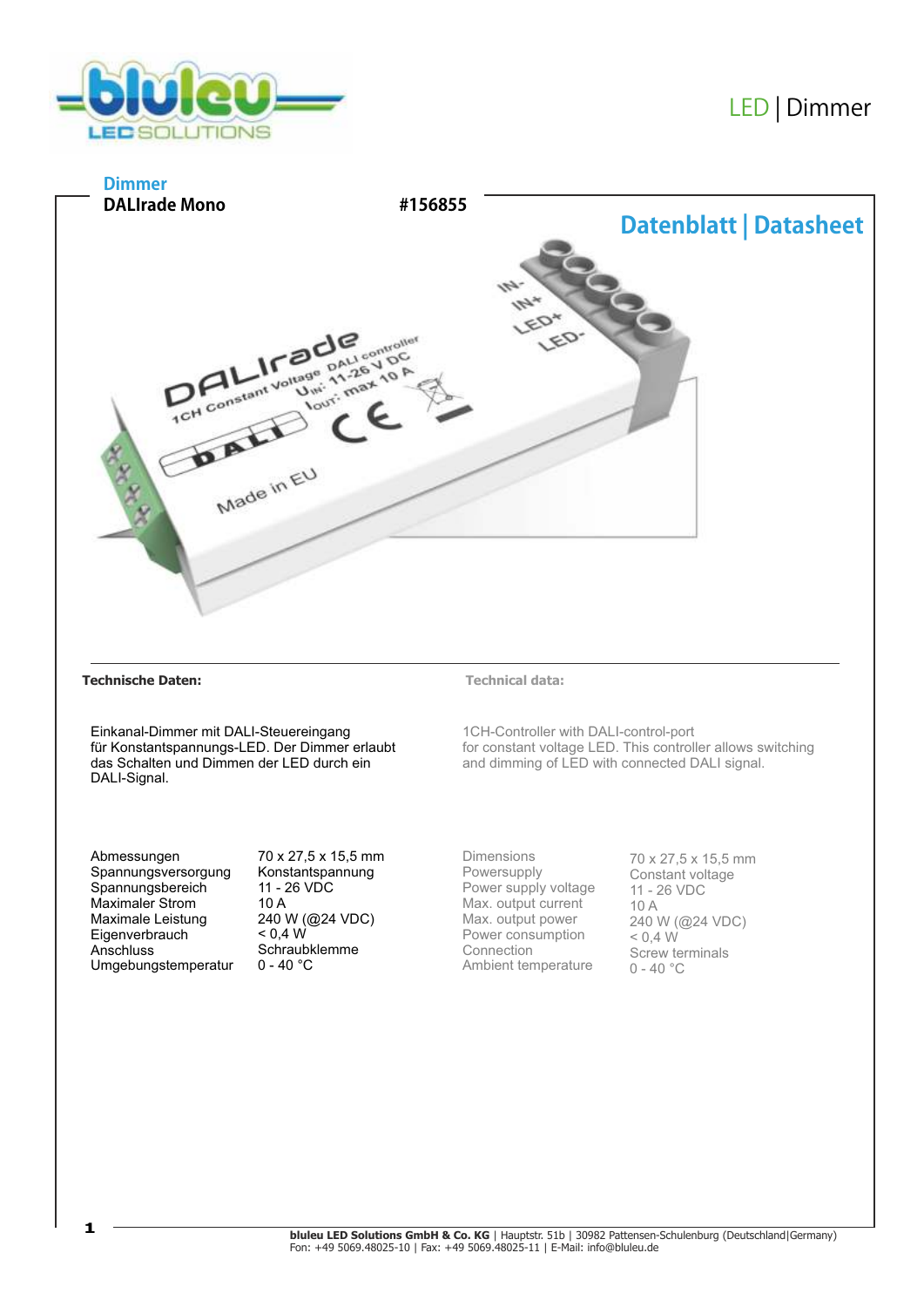



## **Anschluss**

Vor Anschluss der LED an den Dimmer muss sichergestellt werden, dass die Spannungsversorgung geeignet und ausreichend ist, die angeschlossenen LED zu versorgen. Beim Anschluss muss die polarität der LED beachtet werden. Falscher Anschluss kann die LED zerstören.

## **Connection**

Before connecting the controller with LED light sources make sure that the power supply has the appropriate parameters to supply all connected devices. When connecting to the controller the LED light source and the power supply, remember to connect the devices in accordance with their polarity. Improper connection can damage or destroy connected devices.

## **Kühlung**

Der Dimmer erzeugt Wärme je nach angeschlossener Last, darum muss sichergestellt sein, dass die Wärme abgeführt werden kann. Die Temperatus sollte nicht über 50 °C, gemessen an der Oberseite des Gehäuses, betragen. Falscher Gebrauch des Dimmers kann zu Beschädigung oder Überhitzung führen. Bei falschem Gebrauch des Dimmers entfällt die Garantie.

## **Cooling**

The controller generates heat according to the load, therefore it is necessary to provide cooling if the temperature exceeds 50°C. The temperature should be measured at the top of the housing. Improper use of the controller may lead to damage or overheat.

We are not responsible for any loss, or damage resulting from improper use of drives. Guarantee becomes void in such cases.